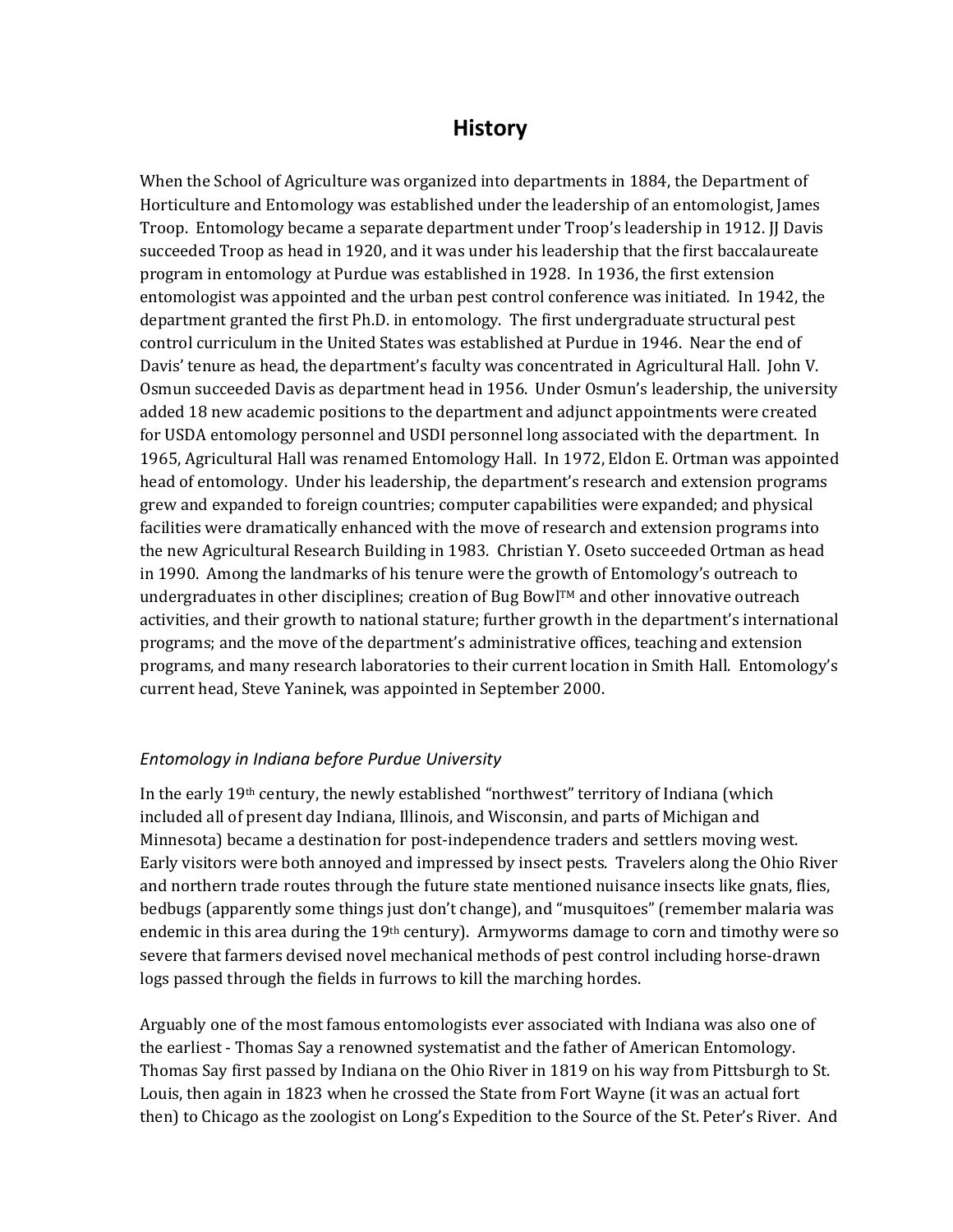finally in 1826 as part of the expedition known as The Boatload of Knowledge (really!) when he settled in New Harmony, Indiana and lived until his death in 1834. While in New Harmony, he finished his famous 3 volume series *American Entomology, or Descriptions of the Insects of North America.* Among the more than 1500 American insects he described were 26 economically important insects found in Indiana including well‐known pests such as Hessian fly, peach tree borer, and plum curculio.

Not much of entomological significance happened in Indiana for many years after the death of Thomas Say. There were collections and biological notes made by a few amateur entomologists, but it would be 20 years (1854) before Asa Fitch was appointed as the first professional entomologist in the United States (in New York state), and 50 years (1884) before F. M. Webster joined Purdue with USDA to become the first professional entomologist in Indiana.

### *Entomology at Purdue ‐ the Early Years*

Although Purdue was established in 1869, and the first students walked through the door in 1874, the first curriculum in the School of Agriculture and Horticulture was established only in 1876, and it would take another 4 years before the first students enrolled in this option. Apparently, the first Purdue students were either not interested in the School of Agriculture and Horticulture, or the first applicants were not impressed with a curriculum that had no dedicated faculty to teach the courses. The University got the message and hired Charles L. Ingersoll in 1879 as the first instructor in the School. The first class of students in Agriculture and Horticulture began their studies in the fall of 1879, and it would be the spring of the next year before the first six-week course in entomology was taught during the third term for first year students.

W. C. Latta was recruited in 1882 to join the faculty, but Ingersoll decided to leave Purdue a few months later leaving Latta as the sole instructor in Agriculture. The demand for additional faculty in the School of Agriculture and Horticulture prompted the hiring of James Troop in 1884 (the same year the School dropped "Horticulture" from its title) to teach and head the new Department of Horticulture and Entomology. Troop carried much of the teaching responsibilities for this new department for the remainder of the 19th and the early part of the 20th centuries. Troop was the first to be called state entomologist in Indiana. This designation was granted when the original Indiana San Jose Scale and Nursery Inspection law was passed in 1899, and he was put in charge of enforcing the new law. Troop held this title until 1907 when a more comprehensive law was passed, and a new state office was established in Indianapolis. Benjamin W. Douglas became the first full-time state entomologist in a long line of distinguished professionals under this revised act. Troop continued to teach after Horticulture and Entomology split into separate departments in 1912, and for 9 more years after II Davis became department head in 1920. Troop enjoyed teaching and was well liked by his students, so continuing as a teacher after 36 years as department head was not a problem. However, planning for retirement had been a problem for him. Evidently, the University did not have a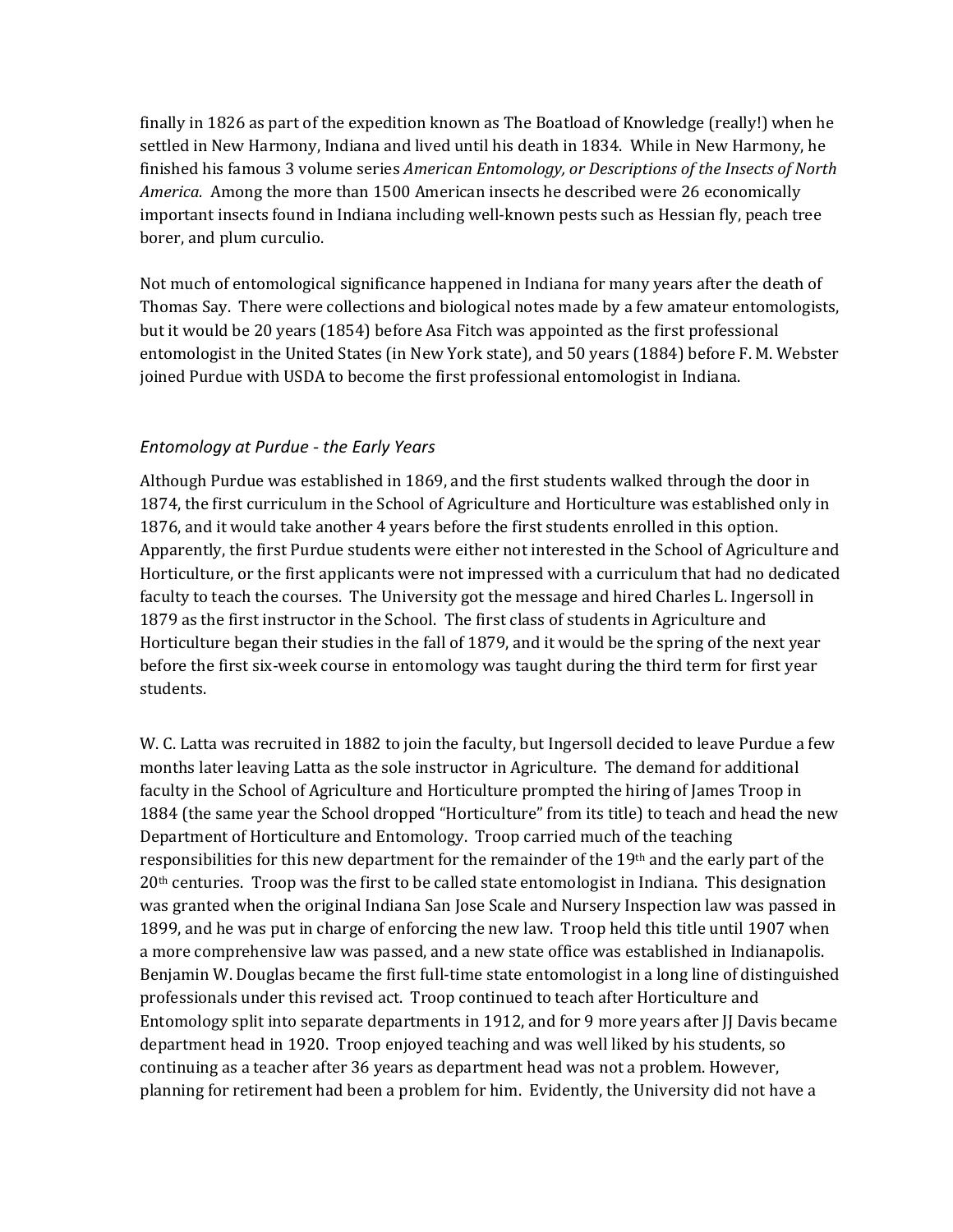pension scheme in place for the very first faculty, and Troop managed a pension received directly from the department after he retired in 1929 until his death in 1941.

By 1884, entomology was taught in the first term of the junior year. These early students had a number of important resources available to help them with their education in entomology. One was the first insect collection established in 1876‐1877, which was probably put in place specifically to support teaching. This early collection included specimens collected in the vicinity of Lafayette, and the Scheuch collection with 7000 specimens and more than 2000 species, mostly beetles, from Europe. The ultimate fate of this collection remains unknown, hence the speculation that the material was used for teaching. The current research collection in the department had its start with the purchase of the T. B. Ashton beetle collection in 1896. The other important resource for the first students was the university library, which began with 30 books in 1874. Four of the original acquisitions were books on entomology, and included "Insects Injurious to Vegetation" by Thad W. Harris, "Guide to the Study of Insects" by Alpheus S. Packard, "The Hive and the Honey Bee" by L.L. Langstroth, and "Mysteries of Bee Keeping" by M. Quinby. All of these books can still be found in Purdue's library inventory today.

The curriculum changed slowly in the  $19<sup>th</sup>$  century, but one significant change was the creation of the Winter Short Course designed for "students" interested in "modern" agriculture, but not necessarily in a college degree. The Winter Short Course started in 1895 as 8 to 11 weeks of intensive lectures with a focus on general agriculture and included economic entomology. By 1902, students could specialize in general agriculture, horticulture, dairy, or animal husbandry. This technical training opportunity became a popular mainstay at Purdue and continued each winter until the early 1970s.

It would be 50 years after the death of Thomas Say before the next professional entomologist would appear on the scene in Indiana. As it happened, that person was probably F. M. Webster who was sent to Purdue in 1884 as a special agent from USDA. He worked for the Division of Cereal and Forage Insects and became a consulting entomologist to the Department of Horticulture and Entomology. Webster was never on the department's payroll, but he was listed as a member of the staff, sometimes as professor of economic entomology and sometimes as entomologist. Ingersoll and Latta may have taught entomology, but their training and expertise was in general agriculture. Likewise, Troop was trained as a generalist in agriculture, and although he arrived at Purdue the same year as Webster, he split his teaching time with horticulture. Webster, on the other hand, worked exclusively on insect problems. He published an article on "The Hessian Fly" in the inaugural issue of the Experiment Station Bulletin in December 1884, which established a foundation for more than a century of Hessian Fly research and almost continuous collaboration between the department and USDA at Purdue.

Webster left Purdue in 1891 to become state entomologist in Ohio, but rejoined USDA as director of the Division of Cereal and Forage Insects in Washington, D.C. It was while in this position, that Webster established one of the first USDA field stations in the US in Richmond, Indiana in 1905. There is a connection between this field station and II Davis – a future department head in Entomology. A few years after the lab was established in 1911, JJ (or "June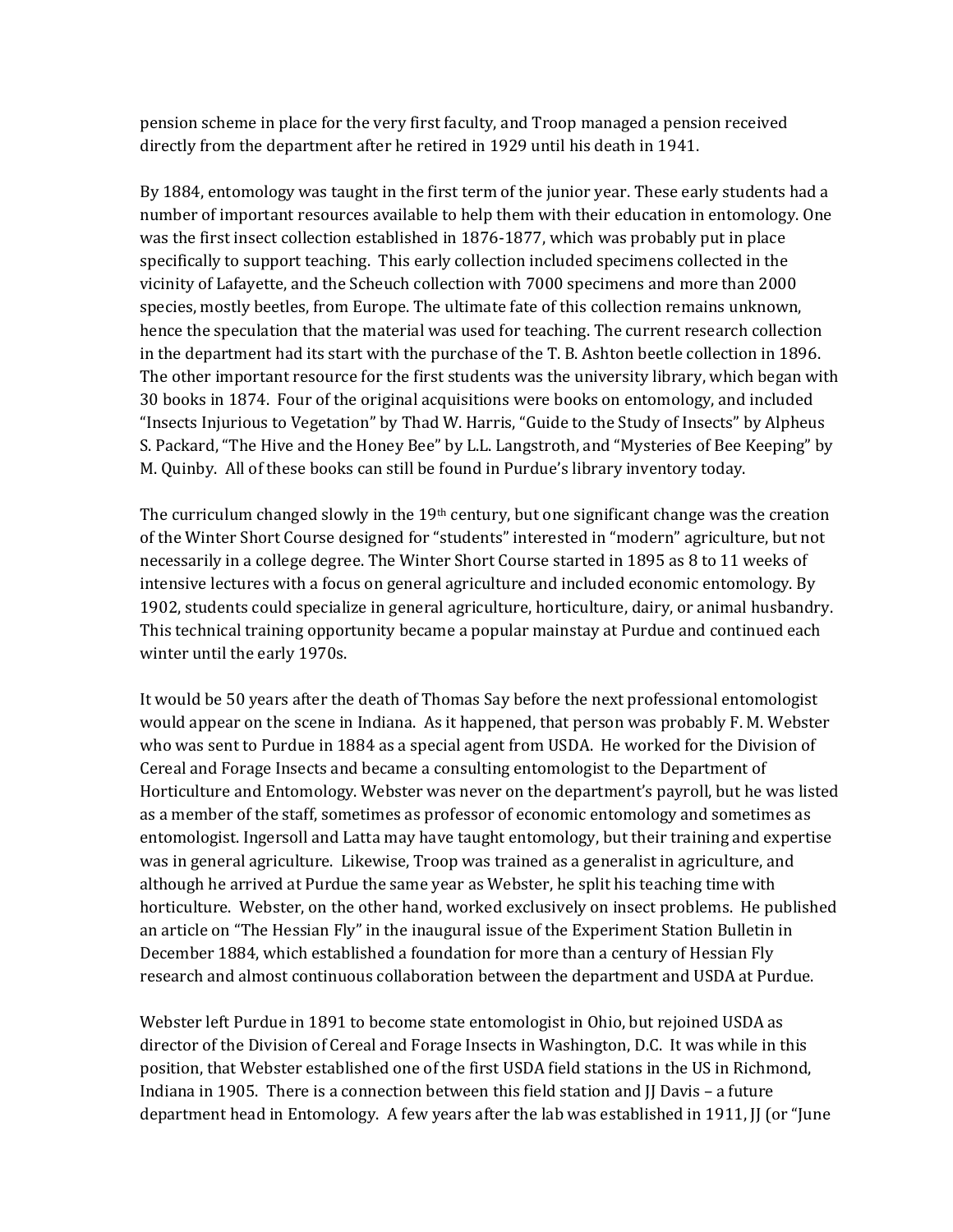Bug" as he was sometimes affectionately called) Davis, joined the USDA Bureau of Entomology in charge of the Cereal and Forage Insect Laboratory (this was after the lab moved from Richmond, Indiana to the Purdue Experiment Station in West Lafayette in 1909). JJ succeeded W. J. Phillips as head of the lab in 1913 until he transferred to New Jersey in 1919 to take charge of the new USDA Japanese Beetle Lab.

## *The JJ Davis Years: 1920‐1956*

During the 36-year career of II Davis, the department evolved from a small service unit into a fully functional department. The faculty grew from 3 instructors (J. Troop, W.A. Price and JJ) teaching service courses and conducting a limited amount of research in 1920 to 13 faculty by the mid 50s responsible for a growing student population, 2 new undergraduate curricula, a new graduate program, and expanding extension and research portfolios.

The entomology major was finally established in 1928, but 11 BS and 7 MS degrees were credited to the department prior to that time, probably granted either under natural history or as a special course in entomology. After the major was established, the first BS in entomology was awarded to Kenneth Haines in 1929, while the first BS in structural pest control established in 1946 was awarded to Harlan Shuyler in 1949 (he also received the first MS and PhD in structural pest control in 1950 and 1954). The first PhD was given to George Gould in 1942 for his research on the striped cucumber beetle. By 1954 entomology had awarded 86 BS (38 did graduate work yielding 27 MS and 4 PhD degrees, and one professional degree in medicine). Course offerings expanded from 5 in 1920 to 31 in 1954 taught mostly by JJ, Leland Chandler, Howard Deay and John Osmun. The entomology student organization started in 1928 was renamed the Thomas Say Society in 1931.

Extension entomology at Purdue began during this period. Glen Lehker was hired in 1936 as the first full time specialist, and became famous for his "chalk talks." He also developed a 4‐H entomology club program in Indiana that became the model for the national program. Other faculty with extension responsibilities included B.E. Montgomery for bees and wasps, Don Schuder for ornamental plant pests, and John Osmun for urban pests. Carlyle Carr followed by Galen Oderkirk was part of a US Department of Interior presence in the department working on rodent control that continues today as the USDA Wildlife Conflict Management program. JJ brokered a special relationship with the pest control industry predicated on increasing professionalism through training. The first Purdue Pest Control Conference was held in 1937. It attracted 68 pest control operators from 14 states. Eighteen years later, it had grown to 300 PCOs from all across the country. JJ also started the first recorded outreach activity for children with his program to introduce Chinese mantids in Tippecanoe county in the 1920s.

The research portfolio grew gradually until the end of WWII and the advent of synthetic pesticides. The focus was on general crop protection, Hessian fly host plant resistance and structural pest control including flies, termites and soil inhabiting insects, plus the new arrivals ‐ the European corn borer (1926) and Japanese beetle (1934). By 1956 the research core